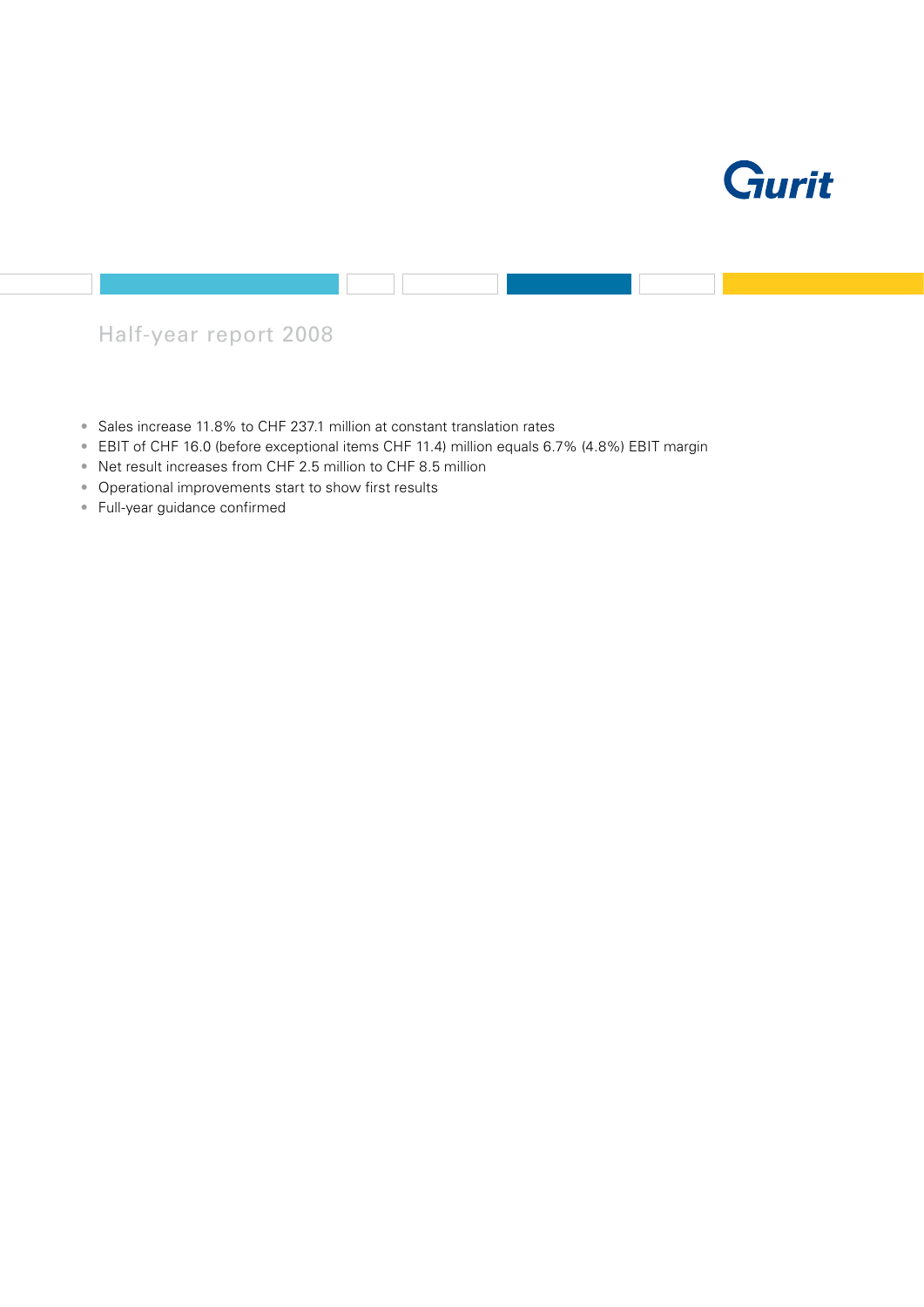### Solid growth and rebuilding long-term profitability

Focusing on operational improvements as well as profitable sales growth, Gurit increased revenues in the first half-year of 2008 by 11.8% at constant June 2007 currency translation rates.

The implementation of the mid- to long-term action plan, announced in January, is being rolled out and first positive effects are starting to show as evidenced by an operational EBIT margin of 4.8% for the first half of 2008.

A positive cash flow used to reduce debt, tight management of working capital as well as limited investments have lowered net debt and increased the Group's equity ratio to 65.6%.

Gurit continues to expect a 7 to 10% sales growth and an EBIT margin of at least 4% for the full year 2008. It also maintains its guidance of an improved EBIT margin of 8 to 10% by 2010.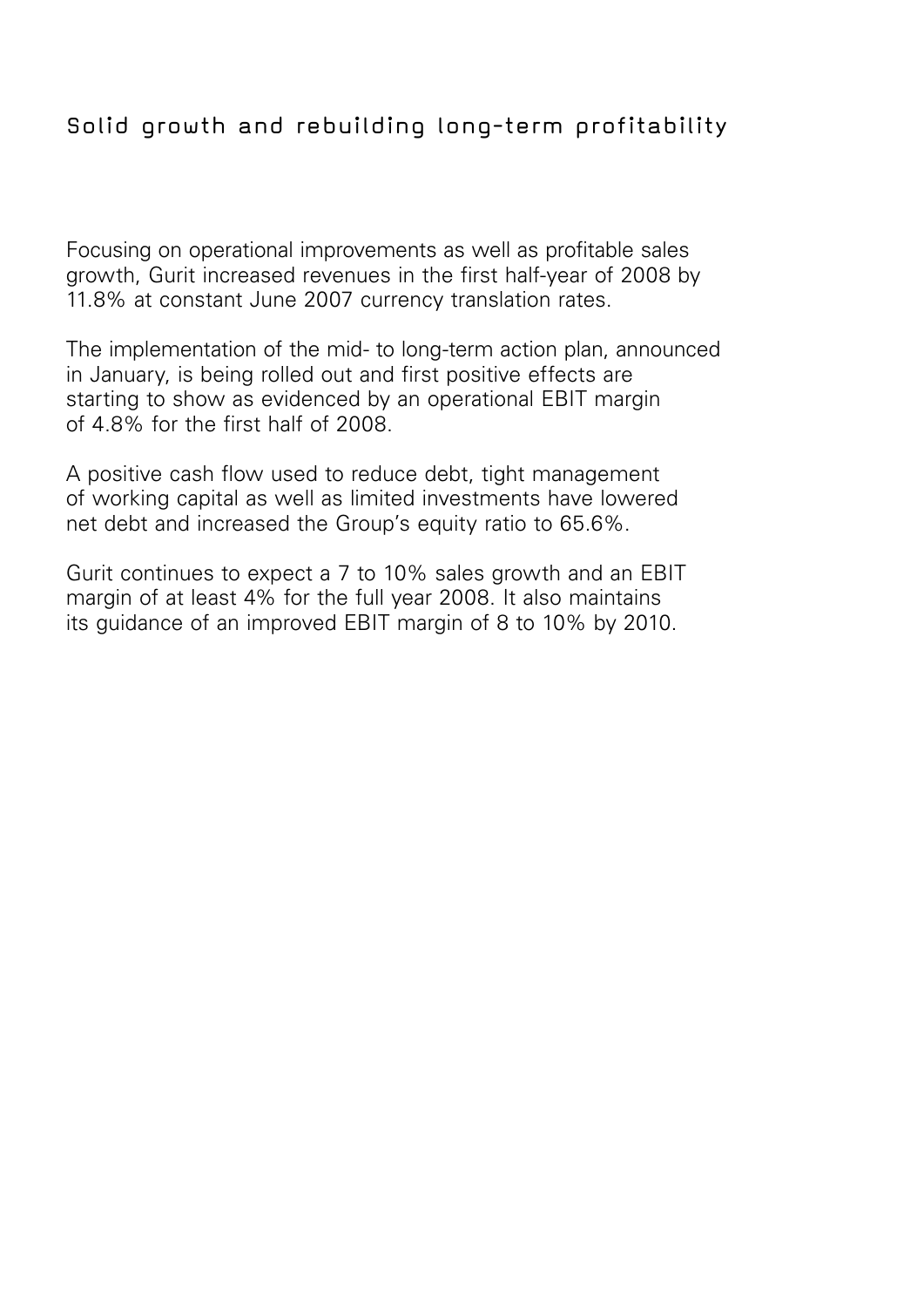02–03

| Letter to Shareholders, August 2008       |
|-------------------------------------------|
| Group Income Statement                    |
| Group Balance Sheet                       |
| Group Cash Flow Statement (condensed)     |
| Statement of Change in Equity (condensed) |
| Selected Notes                            |

Gurit grew sales in the first half of 2008 in all target markets: at constant June 2007 currency translation rates Group sales increased 11.8% (5.7% in reported Swiss francs). Sales to the Wind Energy industry increased by 16.7% (reported Swiss francs: 8.1%), to CHF 132.5 million accounting for 56% of Group sales. Transportation, Sport and Civil Engineering recorded a 2.8% (reported Swiss francs: 2.0%) revenue increase to CHF 54.5 million contributing 23% to Group sales. Excluding the Winter Sport activities sold or phased out in the meantime and Civil Engineering, Transportation would have recorded a 13.4% (reported Swiss francs 12.1%) sales growth to CHF 34.8 million. Sales to Marine customers showed an impressive increase of 24.8% (reported Swiss francs: 15.6%) to CHF 45.4 million and thus accounted for 19% of Group sales.

### **First operational improvements and exceptional effects improve EBIT**

At the beginning of this year, the new Gurit management team presented a comprehensive action plan to rebuild the Group's operational profitability. The half-year results confirm that Gurit is returning to profitable growth. EBIT before exceptional items reached CHF 11.4 million, up from CHF 4.9 million in the first half-year of 2007 (excluding sundry operating result). This increase mainly came from sales growths, certain operational improvements, better loading of the production facilities, lower line qualification costs and a tightly managed cost base.

### **Exceptional EBIT components**

An additional CHF 4.6 million EBIT contribution recorded in the first six months of 2008 resulted from exceptional or one-time effects: Some CHF 7.4 million are related to a hedge agreement entered into with a bank: This contract relates to an ongoing legal dispute with a former key supplier. According to the hedge agreement, Gurit is to receive a minimum amount of USD 7 million regardless the outcome of the litigation. Gurit will also benefit from the final compensation payments which Management expects to exceed USD 7 million.

Other exceptional operating results include restructuring costs and impairment charges for the winter sport activities formerly based in Switzerland as well as some gains from the sale of fixed assets. Including these exceptional items, EBIT reached CHF 16 million or 6.7% of net sales.

### **Increase in net profit**

Exchange rate differences, impairment charges on financial assets and currency hedging cost negatively impacted the Group's financial result by some CHF 3.3 million. Reflecting improved earnings, the tax expenses rose to CHF 2.5 million after CHF 0.8 million paid in the same period of last year. The overall tax rate slightly decreased from approximately 24% to 23%. The net result for the first half of 2008 increased from CHF 2.5 million to CHF 8.5 million.

### **Stronger cash flow...**

Maintaining and even accelerating the sales growth during the second quarter while improving on its costs and net working capital management, Gurit improved its cash flow and balance sheet. Cash flow from operating activities rose to CHF 15.1 million compared with a negative figure of CHF –2.4 million in the same period of last year. While the investments into the new manufacturing capacities resulted in cash used for investment activities of CHF 25.2 million in the first half of 2007, the respective figure for this year's first six months amounts only to CHF 1.2 million. Gurit mainly concentrated on loading its existing production capacity rather than expanding capacity this year. While during the first six months in 2007 cash from financing activities amounting to CHF 24 million was required, approximately the same amount of cash has been used to reduce debt and pay dividends for the same period in 2008. Gurit closed the reporting period with cash and cash equivalents of CHF 31.1 million after CHF 32.4 million at the end of June 2007.

### **...and reduced net debt**

Total assets decreased from CHF 488.0 million at the end of last year to CHF 452.8 million at the end of June 2008. Net working capital was closely monitored and managed. While cash decreased mainly due to the reimbursement of various short-term credits, the inventory turns and accounts receivables days outstanding both improved notably from 72 to 63 and from 60 to 57 days respectively. The increase in other short-term assets reflects the same hedge agreement mentioned above as well as receivables from a currency hedge in the aerospace business. An important part of the overall decrease in assets can be explained by the stronger Swiss franc. A good half of the reduction in tangible fixed assets from CHF 130.1 million at the end of last year to CHF 114.3 million at the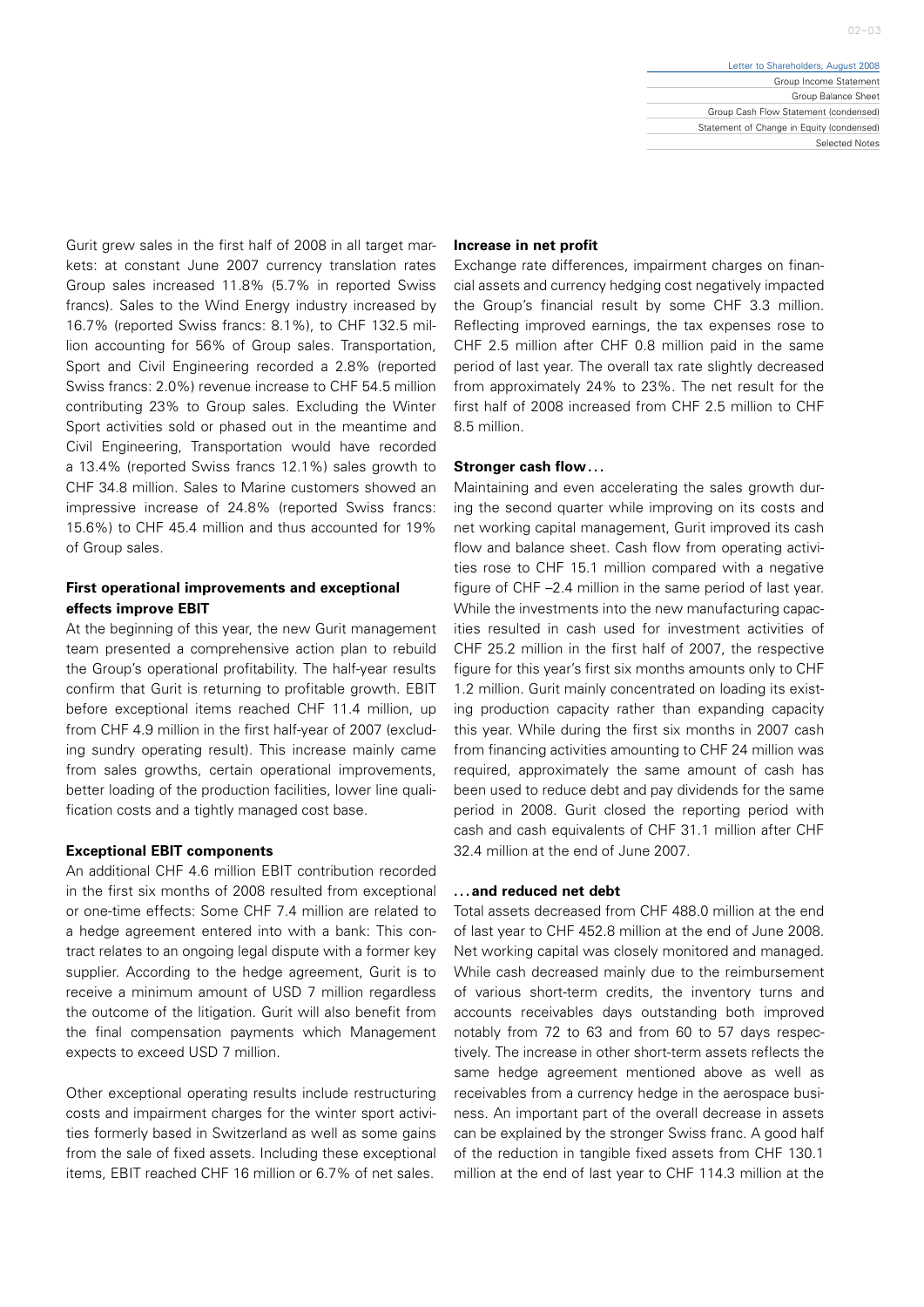end of June 2008 can directly be attributed to currency translation impacts while the rest is due to depreciation and impairment charges with very little new investments being made during the first half of 2008. The decline in goodwill which makes up for the major part of intangible assets from CHF 158.8 million recorded at December 31, 2007 to CHF 145.6 million on June 30, 2008 is also due to currency translations.

This negative translation effect also impacts Shareholders' Equity by CHF 21.8 million, resulting in Shareholders Equity of CHF 296.8 million compared to CHF 309.0 million as at December 31, 2007, despite the net profit of CHF 8.5 million and CHF 4.0 million of deferred currency hedge gains. Thanks to the positive cash flow which allowed for the repayment of debt, total borrowing decreased by CHF 29.3 million and net debt decreased by CHF 18.1 million to CHF 27.6 million. Overall, the equity ratio has increased from last year's 63.3% to now 65.6%. Gurit thus continues to be very soundly financed.

### **Focus on global growth markets**

Gurit has fully exited its traditional winter sports business with the last transaction closed in mid-July 2008 effective as at July 1, 2008. This focuses the Group on the three targeted growth markets in the Wind Energy, Transportation and Marine industries.

Even after urgent capacity adjustments in Switzerland, profitability in the consolidating Winter Sport materials production could not sustainably be restored. During the first half of 2008, Gurit thus phased out or sold its production of extruded ski and snowboard top sheets based in Switzerland. The profitable, yet strategically more and more peripheral manufacture of running bases was then sold in July effective retroactively as at July 1, 2008. This transaction will only be included in the current half-year's earnings. Overall, leaving the winter sports business will contribute to stronger results in the future, but has its negative impact on earnings during the first half-year of 2008. Looking at the three targeted growth markets Wind Energy, Transportation and Marine only, Gurit would report a comparable 14.6% sales increase in local currencies for the first half year.

### **Maintaining the position in Wind Energy**

Wind Energy applications continue to be Gurit's largest targeted growth market. Currently, Gurit holds roughly a 17% market share in an addressable market of CHF 1.4 billion. This calculation is based on Gurit's comprehensive product and services offering ranging from formulated resin to prepregs and structural foam products which all are complemented by a full range of adhesives and gel coats. The wind energy industry is expected to grow at 17% in megawatt terms in 2008; with a sales growth of 16.7% in local currency terms or a consolidated sales growth of 8.1%, Gurit clearly maintained its market position as sales figures typically grow somewhat slower than megawatt figures given the rising energy yield achievable with newer and larger equipment.

The top line growth was also influenced by a change in customer demand leading to increasing shipments of glass fibre prepregs and lower volumes of carbon fibre material. The lower glass raw material prices versus the more expensive carbon fibres obviously influenced the overall sales mix figure, as well. Growth in volume terms clearly exceeded the reported sales increase.

Gurit supplies all major players in this global market. In the first half of 2008, we have again added two new prepreg and two new structural foam customers to our client list, thus broadening the customer base geographically as well as according to the production technologies applied by the customers. Innovative product launches – introduced at the industry's most important trade show JEC in Paris in April – confirm Gurit's ability to develop materials and solution packages which help customers to reduce the complexity of their industrial processes, lower their overall cost for quality and strengthen their profitability by reducing their own production cycle times.

### **Long visibility in Transportation**

In its Transportation activities, Gurit targets the aerospace, the automotive and the rail markets. In aerospace, clearly the biggest business in this area, Gurit holds a strong market share in the manufacture of material solutions that go mainly into aircraft interiors. A new four-year contract was signed in spring with Airbus confirming Gurit's contribution to the whole Airbus family of airplanes. This industry's innovation cycles are based on the introduction of new aircraft models like Airbus A380.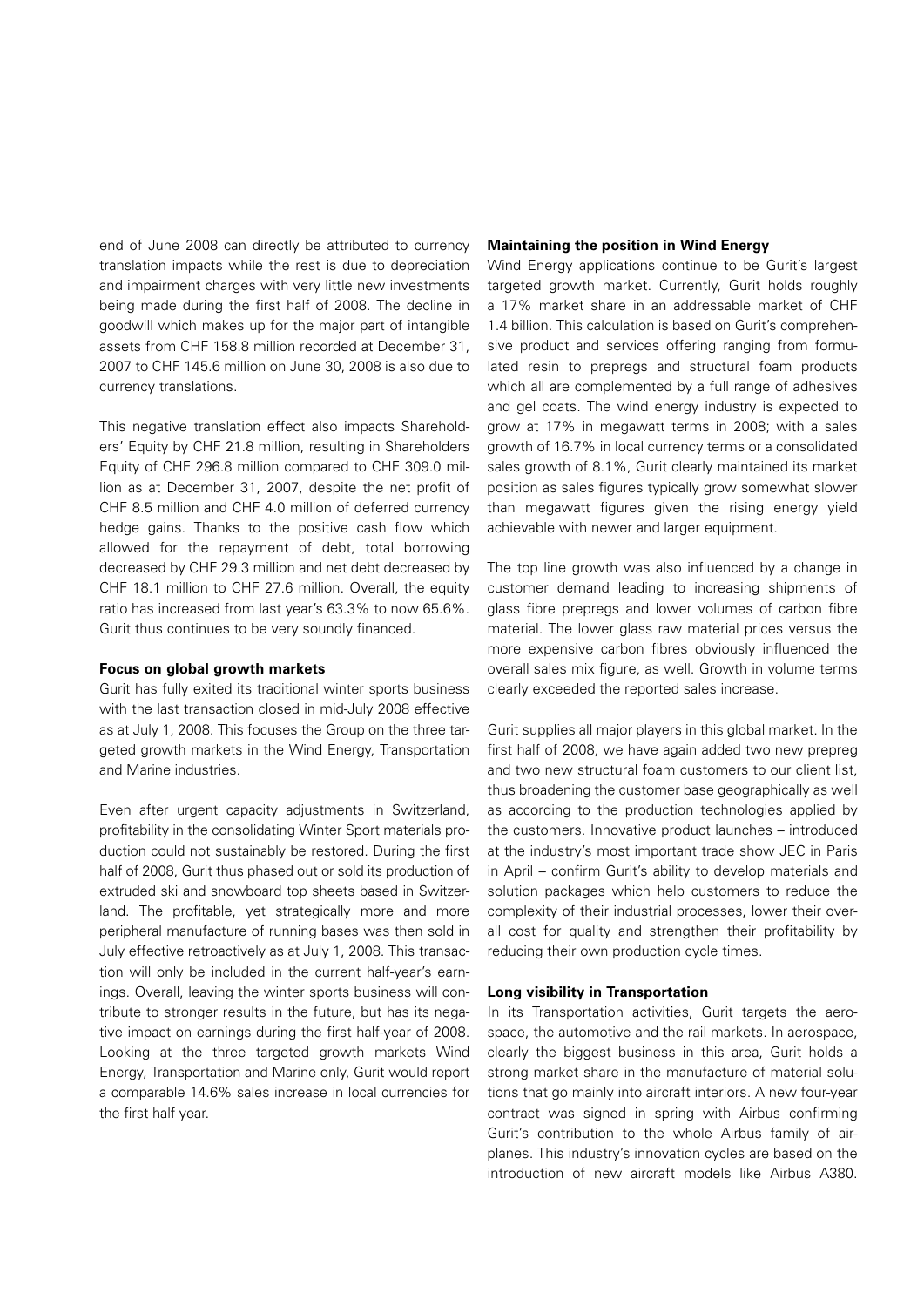#### Letter to Shareholders, August 2008 Group Income Statement Group Balance Sheet Group Cash Flow Statement (condensed) Statement of Change in Equity (condensed) Selected Notes

Research and development are also key to successfully positioning a supplier in mid to long-term. 17 new Gurit materials were qualified for the A380.

The first half of 2008 saw the successful industrialisation and expansion of Gurit's pioneer finished car body parts production for the Aston Martin DBS. The luxury and sports car industry shows great interest in this new production technology with

#### **High growth rates in project-driven Marine business**

The success of Gurit's Marine business is based on the targeted and comprehensive solution packages starting from structural design, going into the production of bespoke materials and application technologies. Structural engineering capabilities and responsiveness in manufacturing are essential in this business. Also important is a fine mesh and wide spread sales and support organisation as the marine market is rapidly spreading from its more traditional boat-building centres of Western Europe and North America into Southern and Eastern Europe and even Asia.

While the overall world-wide composite market in boatbuilding grows at some 4% and amounts to CHF 1.3 billion, the markets segments directly addressable with Gurit's high-end products and services total some CHF 350 million and feature above-average growth rates: Gurit focuses primarily on race and performance boats, exclusive super yachts and spars and leverages this competence also into the high-end production boat segment.

Recording a strong sales growth of 24.8% for the first half of 2008, Gurit expects sales to be slightly lower in the second half of the year as this period incorporates the traditionally slower summer months and the holiday season at the end of the year. In addition, slower growth also reflects a certain expected weakening of the US economy which influences the boat building markets in North America and Asia.

### **Implementing action plan for profitable growth**

A thorough business re-engineering programme was initiated during this semester. While some measures already started to strengthen the results, Management expects the effects of this programme to brace the Group's profitability mid to long-term.

Raw materials and consumables are major costs at Gurit. Therefore procurement is of eminent importance at Gurit. Purchasing has been re-assessed and coordinated on a Group-wide basis with the target of limiting adverse price impacts from sourcing on the full-year 2008 consolidated accounts. During the first half-year, negative effects from higher raw material prices were contained in line with projections.

### **Greater organisational transparency**

Organisational changes should increase the responsiveness of the Group. Each target market area is now led by a dedicated General Manager; Rudolf Gerber has taken on this position for Wind Energy in August 2008. Creating an easily accessible corporate headquarter in Zürich further facilitates management, coordination and internal direct communication.

### **Stronger product management**

A key project which is to bring Gurit forward in the midto long-term is product management and an improved product life-cycle management. Close cooperation with customers and understanding the true markets' needs are key elements here. The positive market feedback to the products launched in spring shows that Gurit is moving in the right direction here. Gurit has introduced a central product management team with optimised processes and is deploying these in the next year across the organisation.

### **Rising utilisation of existing capacities**

The rapid expansion of 2006/7 has added capacity reserves in the manufacture of prepregs. The utilisation rises steadily and Gurit expects to achieve a 50% utilisation on a yearly basis by the end of 2008 in its new sites in Canada and China, leaving still considerable room for growth in 2009. Capital expenditure in the first half of 2008 was low and should stay moderate for the full year of 2008.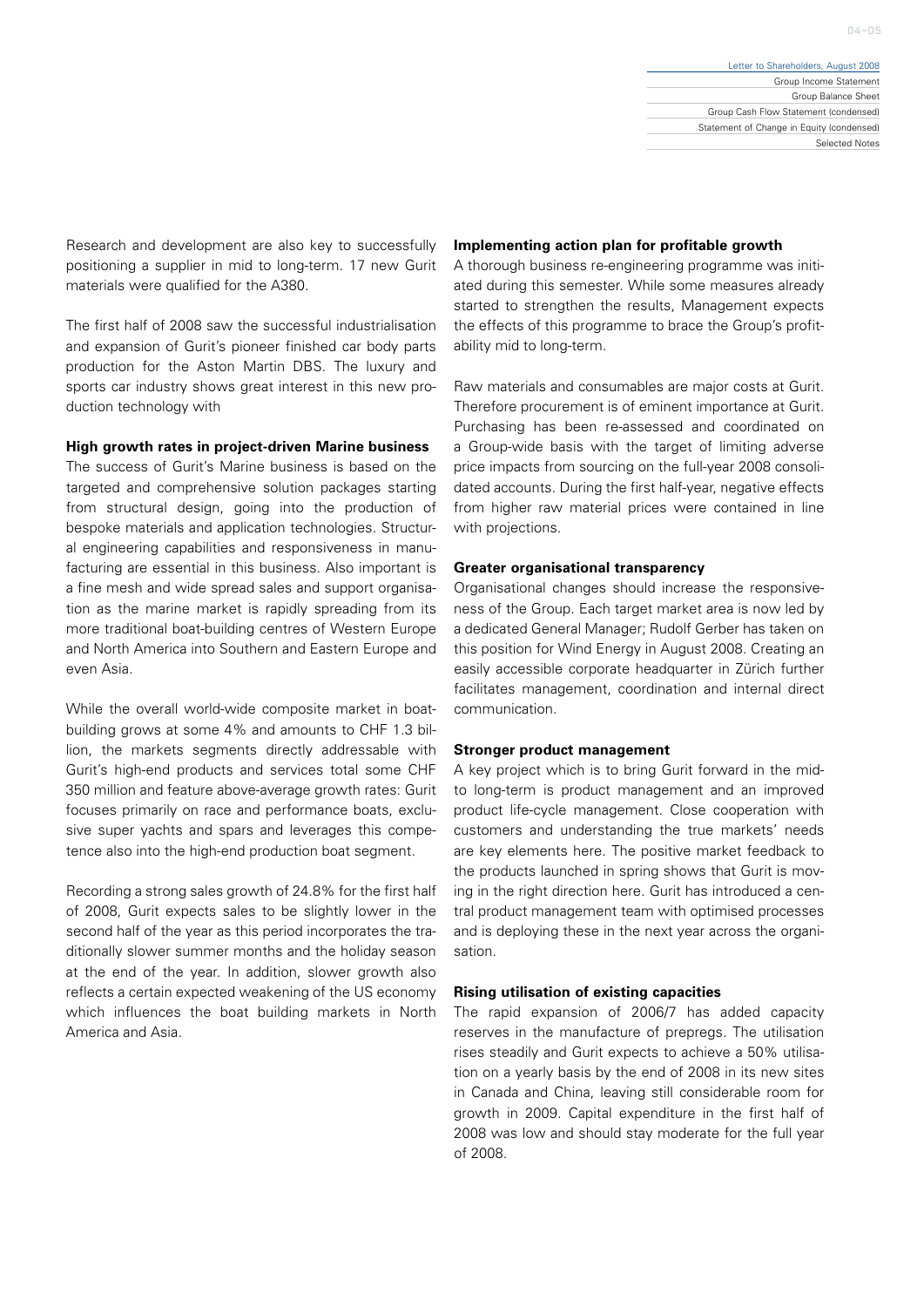### **Outlook**

The business for the remainder of 2008 is largely contractually secured. Management continues to expect an overall sales increase of 7 to 10% for the full year. The performance goal of reaching an operational EBIT margin of at least 4% for the full year is confirmed, knowing that certain one-off effects explained before contributed to the stronger EBIT improvement in the first half of 2008. Management believes that significant performance gains expected for this and the next two years will come from excellence in operations and will greatly contribute to bring Gurit back to EBIT levels of 8 to 10% by the year 2010.

Yours sincerely Gurit Holding AG

 $\sqrt{a^q}$ 

Dr. Paul Hälg, Chairman of the Board of Directors

Rudolf Hadorn, Chief Executive Officer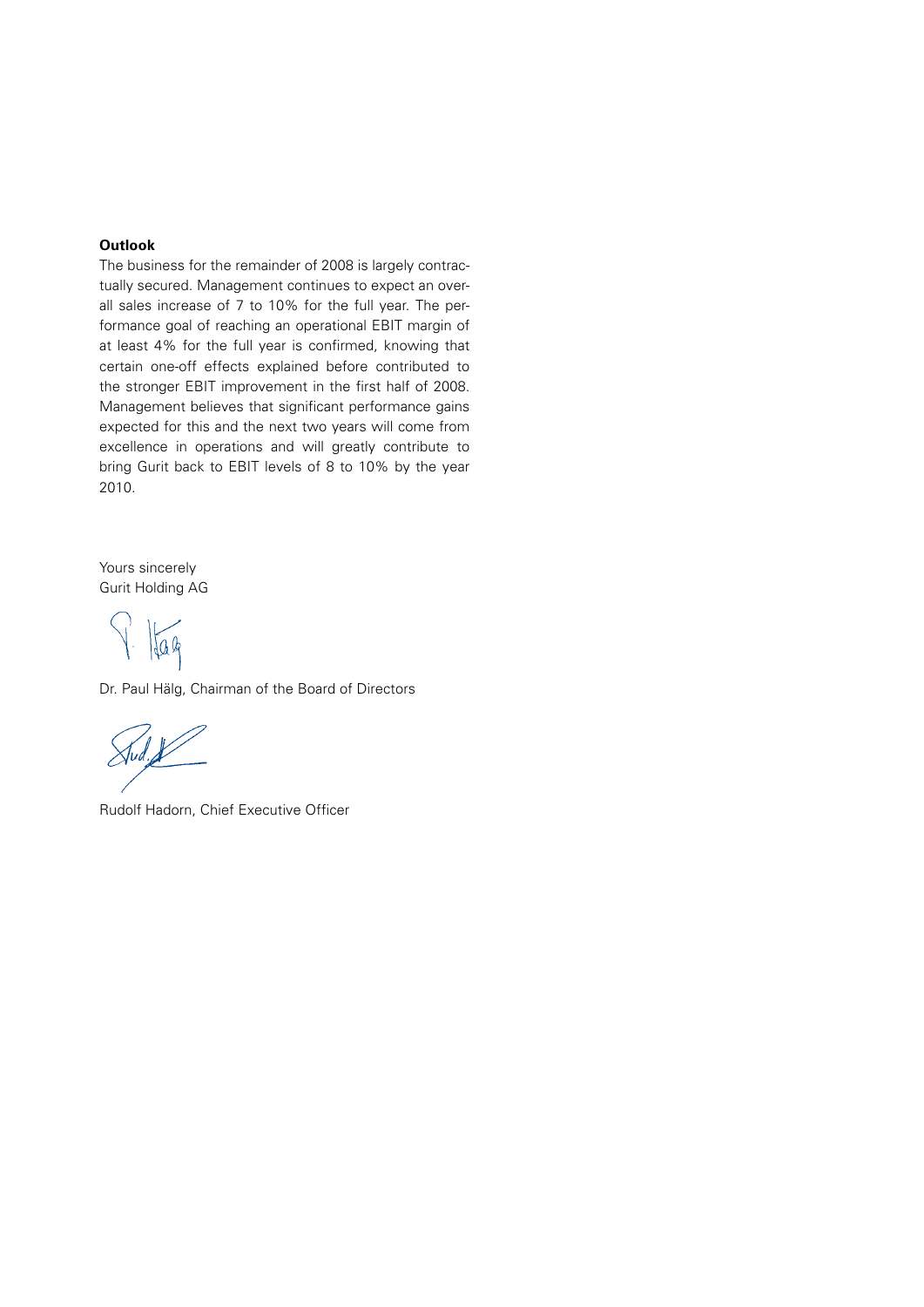# Group Income Statement

| Letter to Shareholders, August 2008       |
|-------------------------------------------|
| Group Income Statement                    |
| Group Balance Sheet                       |
| Group Cash Flow Statement (condensed)     |
| Statement of Change in Equity (condensed) |
| Selected Notes                            |
|                                           |

IN CHF 1000

|                                                 | 1 HY 2008 | 1 HY 2007 |
|-------------------------------------------------|-----------|-----------|
| <b>Income Statement</b>                         |           |           |
| Net sales                                       | 237 134   | 224 391   |
| Cost of goods sold                              | $-144692$ | $-139002$ |
| Personnel expenses                              | $-45948$  | $-44711$  |
| Other operating expenses                        | $-16285$  | $-16084$  |
| Marketing and administrative expense            | $-12$ 122 | $-12490$  |
| Sundry operating result                         | 7 1 7 8   | $-833$    |
| Depreciation and amortisation                   | $-9251$   | $-7197$   |
| Operating profit                                | 16 0 14   | 4 0 7 4   |
| Financial expenses                              | $-7494$   | $-2380$   |
| Financial income                                | 2 4 7 8   | 1567      |
| Profit before tax                               | 10 998    | 3 2 6 1   |
| Tax expenses                                    | $-2518$   | $-783$    |
| <b>Group profit</b>                             | 8 4 8 0   | 2 4 7 8   |
|                                                 |           |           |
| Half year earnings per bearer share             | CHF 18.20 | CHF 5.40  |
| Diluted half year earnings per bearer share     | CHF 18.20 | CHF 5.40  |
| Half year earnings per registered share         | CHF 3.64  | CHF 1.08  |
| Diluted half year earnings per registered share | CHF 3.64  | CHF 1.08  |
|                                                 |           |           |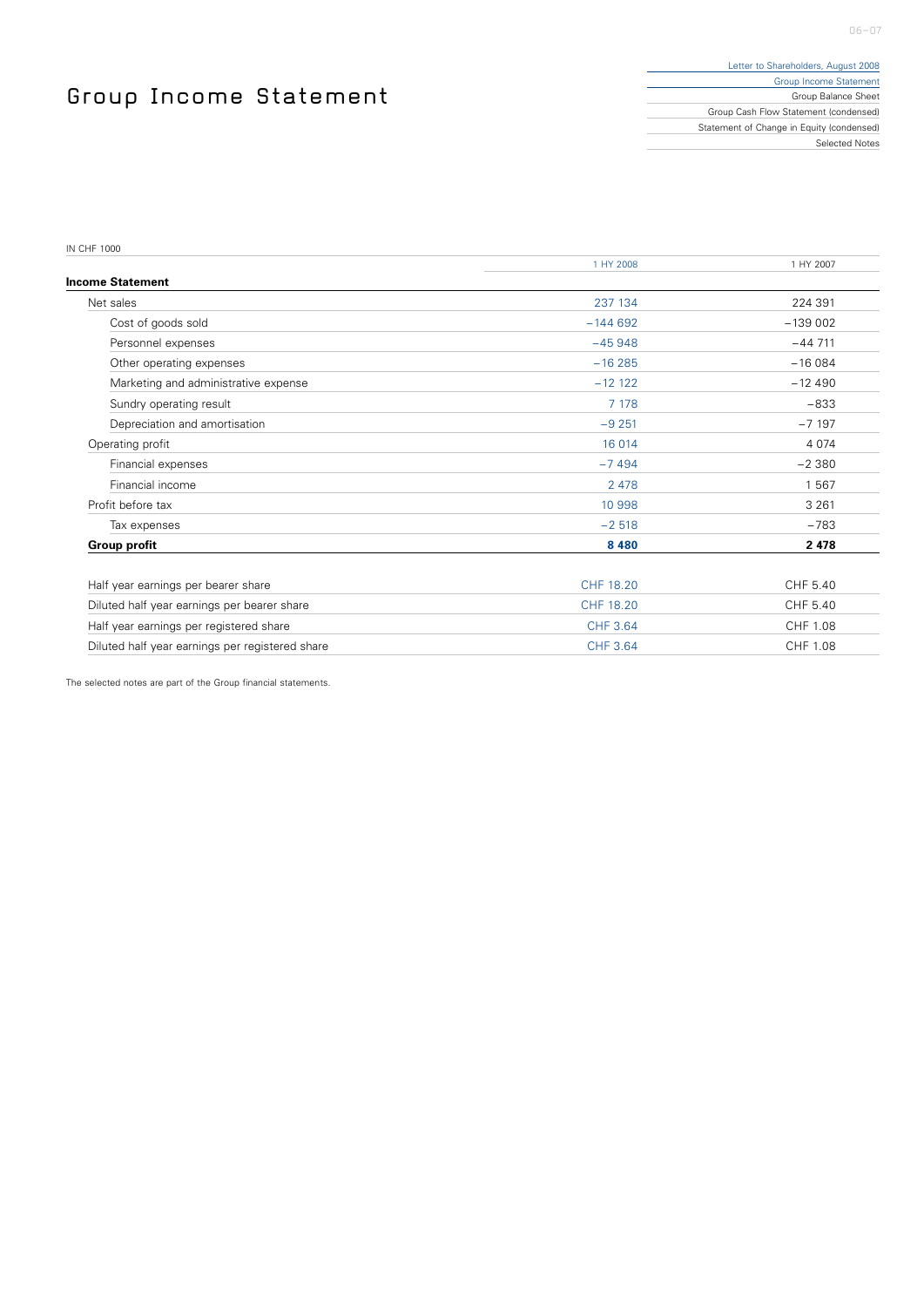### Group Balance Sheet

| IN CHF 1000                                   |            |            |             |
|-----------------------------------------------|------------|------------|-------------|
|                                               | 30.06.2008 | 31.12.2007 | 30.06.2007  |
| Assets<br>Cash and cash equivalents           | 31 142     | 42 371     | 32 366      |
| Securities through profit and loss            | 206        | 178        | 184         |
| Accounts receivable from deliveries and sales | 75 657     | 74 891     | 76 393      |
| Tax assets                                    | 347        | 299        | 1626        |
| Other receivables and accruals                | 24 069     | 9688       | 14 9 52     |
| Inventories                                   | 50 599     | 57 391     | 63 105      |
| Current assets                                | 182 020    | 184 818    | 188 626     |
|                                               |            |            |             |
| Property, plant and equipment                 | 114 288    | 130 065    | 139 541     |
| Financial assets                              | 1 2 7 5    | 3 4 9 9    | 3 4 7 9     |
| Intangible assets                             | 149 249    | 162 913    | 175 303     |
| Deferred tax assets                           | 5932       | 6720       | 2772        |
| Non-current assets                            | 270 744    | 303 197    | 321 095     |
| <b>Total assets</b>                           | 452 764    | 488 015    | 509 721     |
| <b>Equity and liabilities</b>                 |            |            |             |
| Bank loans                                    | 30 211     | 48 594     | 39839       |
| Accounts payable to suppliers                 | 43 794     | 44 477     | 51 355      |
| Other accounts payable and accruals           | 26 612     | 19 197     | 15 271      |
| Tax liabilities                               | 4 1 1 7    | 3854       | 4 2 9 1     |
| Short-term provisions                         | 4 2 4 2    | 4 0 7 8    | 9678        |
| Current liabilities                           | 108 976    | 120 200    | 120 434     |
| Mortgage and loans                            | 28 518     | 39 473     | 42 517      |
| Deferred taxes                                | 15 3 95    | 16 253     | 16825       |
| Long-term provisions                          | 3 0 8 2    | 3 0 5 8    | 2952        |
| Non-current liabilities                       | 46 995     | 58784      | 62 294      |
| <b>Total liabilities</b>                      | 155 971    | 178984     | 182 728     |
|                                               |            |            |             |
| Share capital                                 | 23 313     | 23 309     | 23 300      |
| Additional paid-in capital                    | 28 642     | 28 642     | 28 642      |
| Currency translation adjustments              | $-17195$   | 4572       | 21 217      |
| Cash flow hedge reserve                       | 3 9 9 2    | 0          | $\mathbf 0$ |
| Retained earnings                             | 258 041    | 252 508    | 253 834     |
| Total equity                                  | 296 793    | 309 031    | 326 993     |
| <b>Total equity and liabilities</b>           | 452 764    | 488 015    | 509 721     |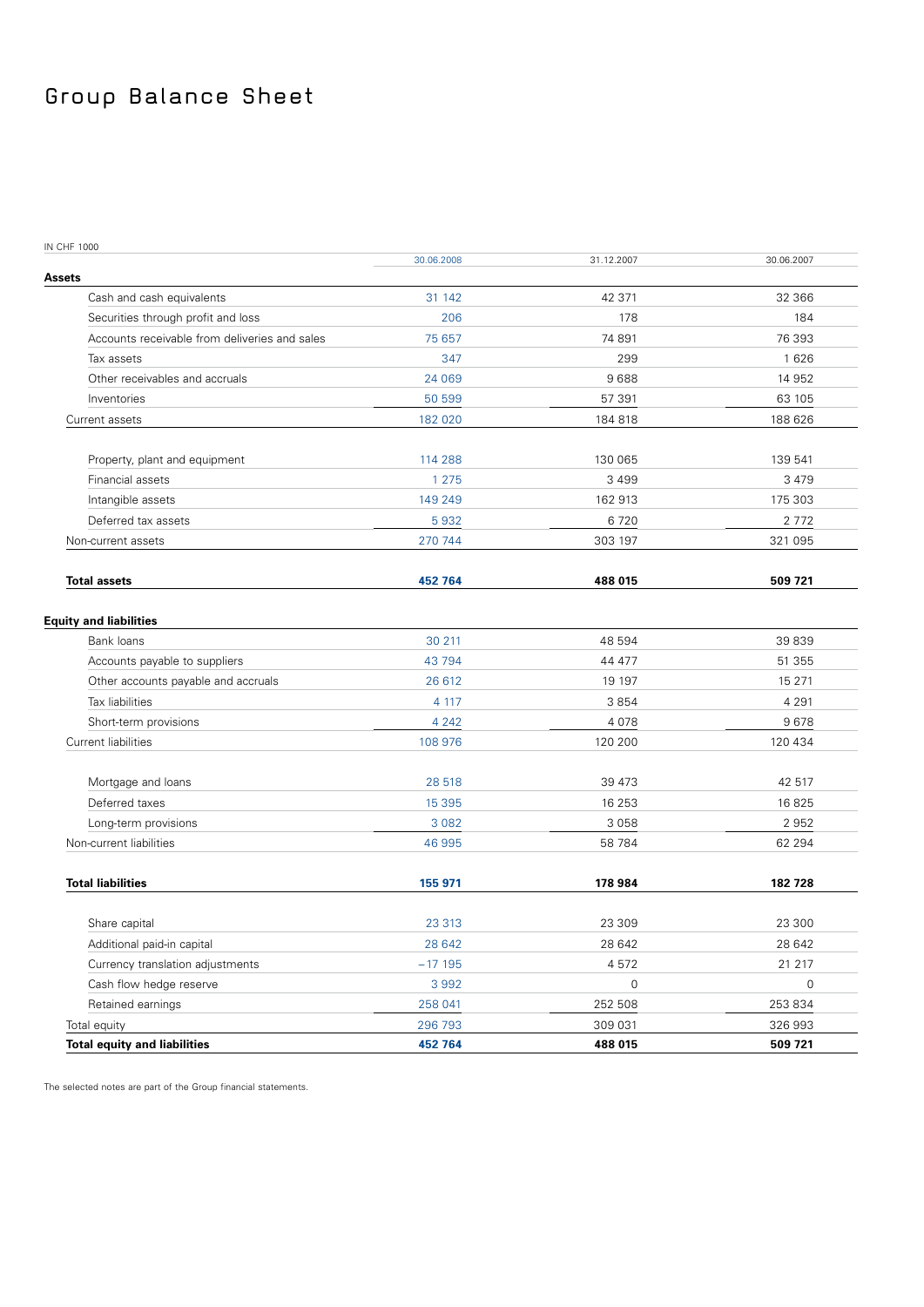# Group Cash Flow Statement (condensed)

| Letter to Shareholders, August 2008       |  |
|-------------------------------------------|--|
| Group Income Statement                    |  |
| <b>Group Balance Sheet</b>                |  |
| Group Cash Flow Statement (condensed)     |  |
| Statement of Change in Equity (condensed) |  |
| Selected Notes                            |  |

| <b>IN CHF 1000</b>                                 |           |           |
|----------------------------------------------------|-----------|-----------|
|                                                    | 1 HY 2008 | 1 HY 2007 |
| Cash flow from operating activities                | 15 063    | $-2381$   |
| Investments in fixed assets (net)                  | $-1394$   | $-25185$  |
| Investments in financial assets (net)              | 47        | 90        |
| Investments in intangible assets (net)             | 136       | $-116$    |
| <b>Cash flow from investment activities</b>        | $-1211$   | $-25211$  |
| Change in bank loans and other loans (net)         | $-20729$  | 18 0 38   |
| Sale of treasury stock                             | $-99$     | 12 060    |
| Lease payments                                     | $-3$      | $-183$    |
| Dividend distribution                              | $-3030$   | $-5943$   |
| Cash flow from financing activities                | $-23861$  | 23 972    |
| Exchange rate differences                          | $-1220$   | 406       |
| Change in cash and cash equivalents                | $-11229$  | $-3214$   |
|                                                    |           |           |
| Cash and cash equivalents at beginning of the year | 42 371    | 35 580    |
| Cash and cash equivalents at end of half year      | 31 142    | 32 366    |
|                                                    |           |           |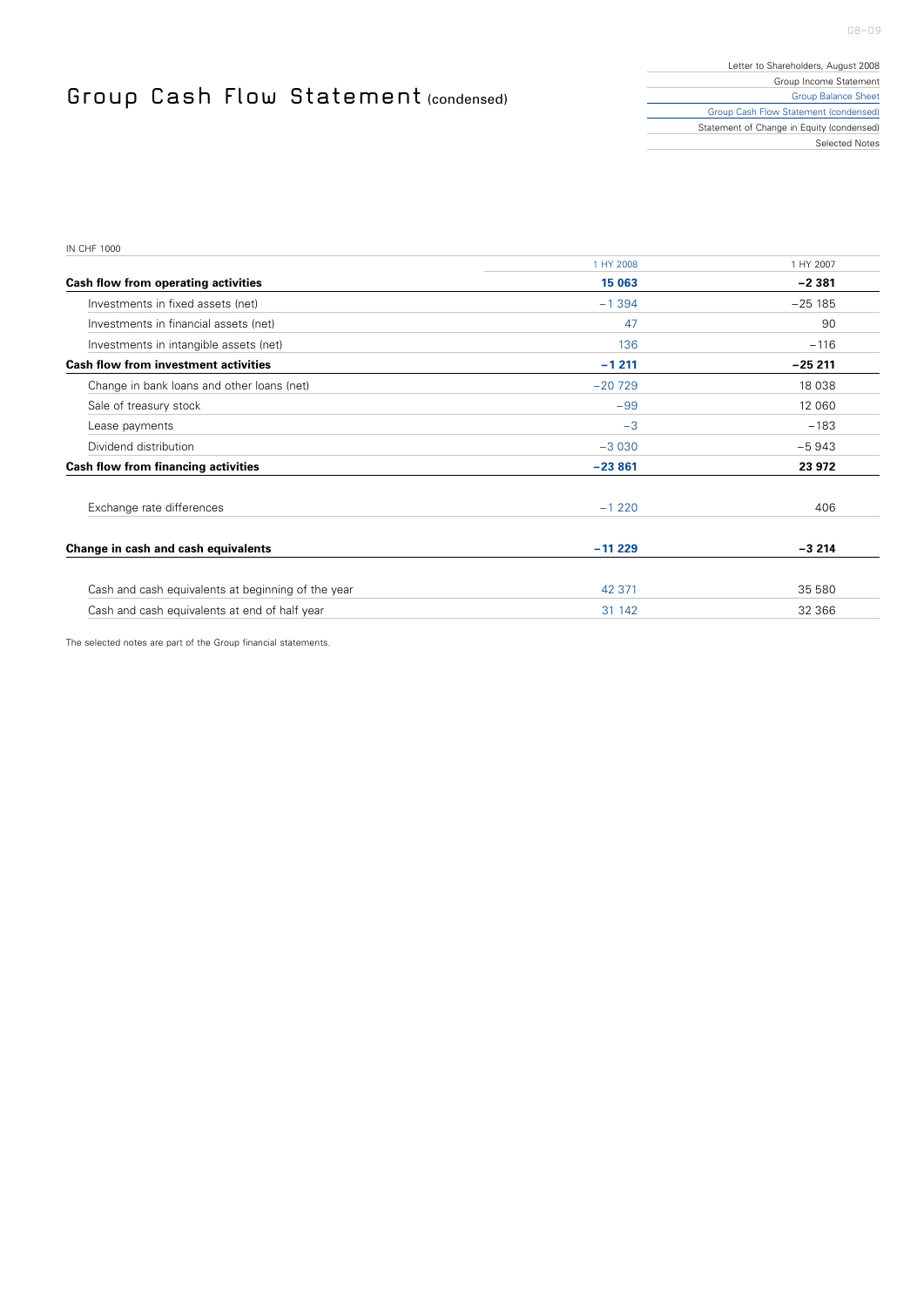# Statement of Change in Equity (condensed)

| <b>IN CHF 1000</b>                  |         |                 |              |               |          |          |  |
|-------------------------------------|---------|-----------------|--------------|---------------|----------|----------|--|
|                                     | Equity  |                 |              |               |          |          |  |
|                                     | Share   | Additional      | Cur. transl. | Cash flow     | Retained | Total    |  |
|                                     | capital | paid-in capital | adjustments  | hedge reserve | earnings | equity   |  |
| 31.12.2006                          | 22 861  | 28 642          | 14 5 9 2     |               | 245 678  | 311 773  |  |
| Half-year Group profit              |         |                 |              |               | 2 4 7 8  | 2 4 7 8  |  |
| Currency effects                    |         |                 | 6625         |               |          | 6625     |  |
| Total of all profit and losses      | 0       | 0               | 6625         |               | 2 478    | 9 1 0 3  |  |
| Dividend distribution               |         |                 |              |               | $-5944$  | $-5944$  |  |
| Sale of treasury stock              | 439     |                 |              |               | 11 621   | 12 060   |  |
| Total transaction with shareholders | 439     | 0               | 0            |               | 5677     | 6 116    |  |
| 30.06.2007                          | 23 300  | 28 642          | 21 217       |               | 253 833  | 326 992  |  |
| Half-year Group profit              |         |                 |              |               | $-1514$  | $-1514$  |  |
| Currency effects                    |         |                 | $-16645$     |               |          | $-16645$ |  |
| Total of all profit and losses      | 0       | 0               | $-16645$     |               | $-1514$  | $-18159$ |  |
| Share based payment                 | 9       |                 | 0            |               | 189      | 198      |  |
| Total transaction with shareholders | 9       | 0               | 0            |               | 189      | 198      |  |
| 31.12.2007                          | 23 309  | 28 642          | 4572         |               | 252 508  | 309 031  |  |
| Half-year Group profit              |         |                 |              |               | 8480     | 8480     |  |
| Currency effects                    |         |                 | $-21767$     |               |          | $-21767$ |  |
| Impact from cash flow hedges        |         |                 |              | 3992          |          | 3992     |  |
| Total of all profit and losses      | 0       | 0               | $-21,767$    | 3992          | 8480     | $-9295$  |  |
| Dividend distribution               |         |                 |              |               | $-3030$  | $-3030$  |  |
| Acquisition of treasury stock       | $-1$    |                 |              |               | $-11$    | $-12$    |  |
| Share based payment                 | 5       |                 |              |               | 94       | 99       |  |
| Total transaction with shareholders | 4       | 0               | 0            |               | $-2947$  | $-2943$  |  |
| 30.06.2008                          | 23 313  | 28 642          | $-17195$     | 3992          | 258 041  | 296 793  |  |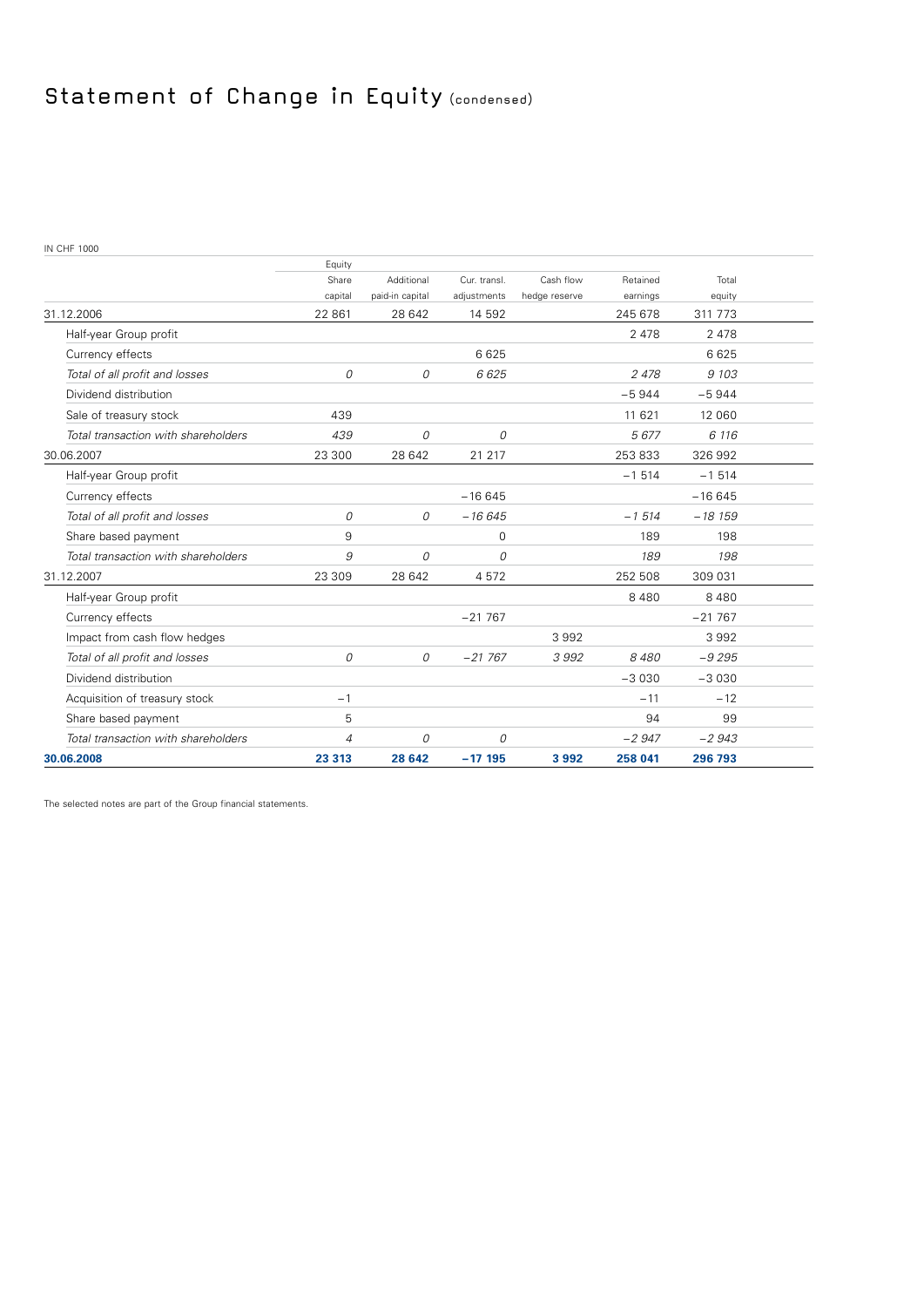### Selected Notes

This unaudited consolidated half-year report has been **2) Exchange rates in CHF** prepared in accordance with IAS 34, using the same principles of consolidation and accounting policies as in the year end report 2007. The new standards and the amended standards, all effective as of January 1, 2008, lead to no changes in this half-year report.

### **1) Main balance sheet developments**

### Cash and cash equivalents

The decrease in cash is mainly the result of a tighter cash management and the reimbursement of debt.

### Other receivables and accruals

The increase in other receivables and accruals is mainly due to a CHF 7.3 million receivable resulting from a hedge contract entered into with a bank relating to an ongoing legal dispute with a key supplier, as well as to CHF 3.7 million hedge receivables relating to the currency hedging of future cash flows.

### Property plant and equipment

The decrease in property, plant and equipment is mainly due to depreciation and impairment charges as well as to currency translation impacts of CHF 8.4 million

### Intangible assets

Intangible assets mainly comprises goodwill. The decrease in intangible assets is principally due to currency translation.

#### Current and non-current bank loans and mortgages

The important decrease of the current and non-current borrowing is the result of the strong cash flow from operating activities, a tighter cash management and low investment activities during the first six month of the year.

### Shareholder's equity

The decrease in shareholders equity is due to CHF 21.8 million of unfavourable currency translation, largely resulting from goodwill and property, plant and equipment, and due to the important appreciation of the Swiss Franc against all of the major currencies in which the Group operates activities. Shareholders' equity furthermore includes CHF 4.0 million of cash flow hedge reserves resulting from the currency hedge of future cash flows.

|       |            |            | Ø      |            | Ø      |
|-------|------------|------------|--------|------------|--------|
|       |            |            | 1. HY  |            | 1. HY  |
|       | 31.12.2007 | 30.06.2008 | 2008   | 30.06.2007 | 2007   |
| 1 USD | 1.1276     | 1.0206     | 1.0514 | 1.2292     | 1 2271 |
| 1 EUR | 1.6595     | 1.6073     | 1.6071 | 1.6511     | 1.6314 |
| 1 GBP | 2.2472     | 2.0347     | 2.0729 | 2.4542     | 2.4191 |
|       |            |            |        |            |        |

### **3) Dividend**

In accordance with the resolution of the Annual General Meeting of Shareholders held on April 24, 2008, a dividend distribution of 13% or CHF 3.0 million (CHF 6.50 per bearer share and CHF 1.30 per registered share) has been distributed to the shareholders on April 29, 2008.

### **4) Subsequent events**

Effective as at July 1, 2008, Gurit fully exited its former winter sports material business with the sale of its operations in Vreden, Germany. This sale resulted in a low single-digit CHF million sundry operating result which will be recognised in the second half of 2008.